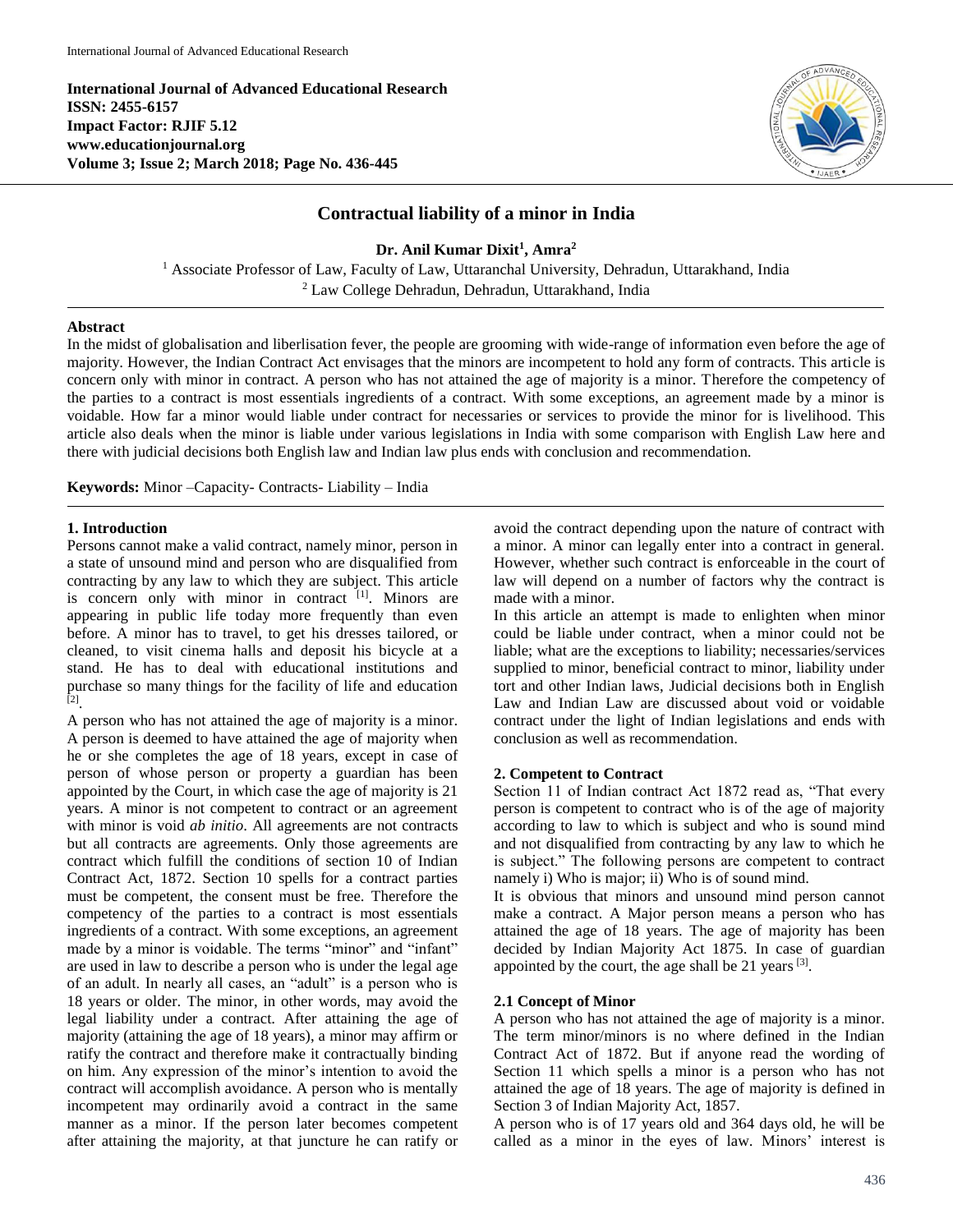protected by the law. Minor should not enter into the contract so as to provide a protection to the minor so that nobody can take advantage of his minority. Because law presumes that minor mind is not mature enough to understand the nature of agreements. It means what is fair, what is unfair, what is true, what is false, what is genuine and what is dupe. So in a way by debarring or by disqualifying a person who is a minor to enter into the contract, it is all in the interest of the minor [4].

Minor age is understood in different legislations in India different age groups which are discussed under the side heading minors in trade union members and labour laws.

### **2.1.1 Minor's Agreement**

An agreement made with a minor is void *ab initio ie*., void from the very beginning. Any agreement made with a minor is not at all a contract. It is an agreement which does not legal effect in court of law. It means it is not enforceable in court of Law Those agreements are call void agreements. In other words it would not enjoy the legal effect.

Minors' agreements are absolutely void and it was observed in Privy Council Judgment in the land mark case of *Mohirii Bibi v. Dharmadas Gosh* [5] . The plaintiff was Dharmodas Ghosh, who was a minor, mortgaged his property to the defendant, a moneylender. Defendant's attorney had the knowledge about plaintiff's age at the time of contract. The plaintiff later paid only Indian Rs. 8000 but refused to pay rest of the money. The plaintiff's mother was his legal guardian at that time, so he commenced an action against the defendant saying that at the time of making of a contract, he was a minor, so the contract being a void one, he is not bound by the same. The court held that unless the parties have competence under Section 11 of the Act, no agreement is a contract. These agreements were considered to be nullity and non-existent in the eyes of law as per the above section.

*Mohiri Bibi* case <sup>[6]</sup>, Privy Council did not recognise Section 65 of Indian Contract Act, Section of 115 of Indian Evidence Act and Section 41 of Specific Relief Act. As per the Section 65 says any person who has received any advantage under such agreement or contract is bound to restore, it, or to make compensation for it, to the person from whom he received it when a person fraudulently represent himself or herself as a major. Here any person includes minor. Hence Law Commission of India under 13<sup>th</sup> Report to the Indian Contract Act made suggestion to amend this section 65. But in *Mohiri Bibi* case<sup>[7]</sup> where Privy Council has observed that Section 65 could not be attracted to the minors. Thus there would be *lacunae* and injustice where minor could take advantage of it. In the case of *Ram Ashish Chaudhary v. State of Uttar*  Pradesh<sup>[8]</sup>. by an agreement, a person was appointed as a teacher. But he was a minor at the time of agreement. The Court held that the agreement was void *ab initio* due to minority of the person appointed, in the light of section 11 of Indian Contract Act and *Mohori Bibi"s* case [9] .

Two types of contracts with a minor were valid, they were contracts for necessaries and beneficial contracts of service [10] .

## **2.1.2 The Agreement will be in the Interest of Minor**

In the case of *Raj Rani v. Prem Adib* [11] , Father agreed with the Film Director, and according to agreement Film Director will provide a role to Indrani. It was held void because no

consideration was therein for the transaction. It this agreement is with the daughter then it is void *ab-intio.* If it is with his father then it has no value even to think over it.

In the case of *Raghava Chariar v. Shrinivas* [12] , a mortgage was enforced on behalf of a minor who had advanced a sum of money for which the mortgage has been executed in his favour.

In the case of *Sharafat Ali v. Noor Mohd*<sup>[13]</sup>, a promissory note executed in favour of a minor. Subsequently, the drawer refused to honour the note on the ground that it being drawn in favour of a minor was void. Held, that the contract was for the benefit of the minor and he can enforce it.

### **3. General Status of Minor in India**

India follows the same English Law<sup> $[14]$ </sup> in contract with some modification here and there which suit to the Indian conditions or circumstances. In other words, Indian Contract Act is the replica of English Contract Act. Hence, the position or general status of minor is same as in Indian law or Indian scenario. A minor is not competent to contract or make any agreement as a minor lacks mental capacity because of age factor. In English Law, a Minor in contract, subject to certain exceptions, is only voidable at the option of the minor and Indian Law varies little extent from English law because of morals or ethics which says no one should be enriched at the cost of others.

### **3.1 Ratification by Minor**

A minor's agreements are void *ab initio*. It is incapable of being validated by a subsequent ratification after the minor has attained the age of majority. A minor is incapable of either making a contract himself or authorising the same. He cannot legally ratify an act done on his behalf because of whole question or ratification is based on the assumption that authority could have been conferred by the person ratifying the acts at the date when acts were performed  $[15]$ .

In the case of *Nazir Ahmed v. Jiwandas* [16] , if the parties to a contract void due to the minority of a party are interested, they can draw up a fresh contract after the party attains majority. The new contract will require new consideration. The consideration given under the earlier but void contract cannot serve as consideration in the new contract entered into after attaining majority. It means after attaining majority there should be some consideration then only the contract becomes valid contract and that contract is enforceable in the court of law [17] .

In the case of *Indran Ramaswamy v. Anthiappa Chettiar* [18] *,* a minor borrows money and executes promissory note. After attaining majority, he executed another promissory note in settlement of first note without consideration or without fresh consideration. The second note is void for want of consideration.

In the case of *Smt. M.C. Nagalakshmi and Ors. v. Sri. M.A. Farook and Sri. M.A* <sup>[19]</sup>, a person when minor executed a deed with regard to his interest in the estate. A suit was filed when he had attained majority. The person admitted the agreement and did not repudiate it. It was held that the contract was enforceable to the extent of the minor's interest in the estate.

#### **3.2 Ratification on behalf of Minor**

In the case of *Irvine v. Union of Bank of Australia* [20] *,* the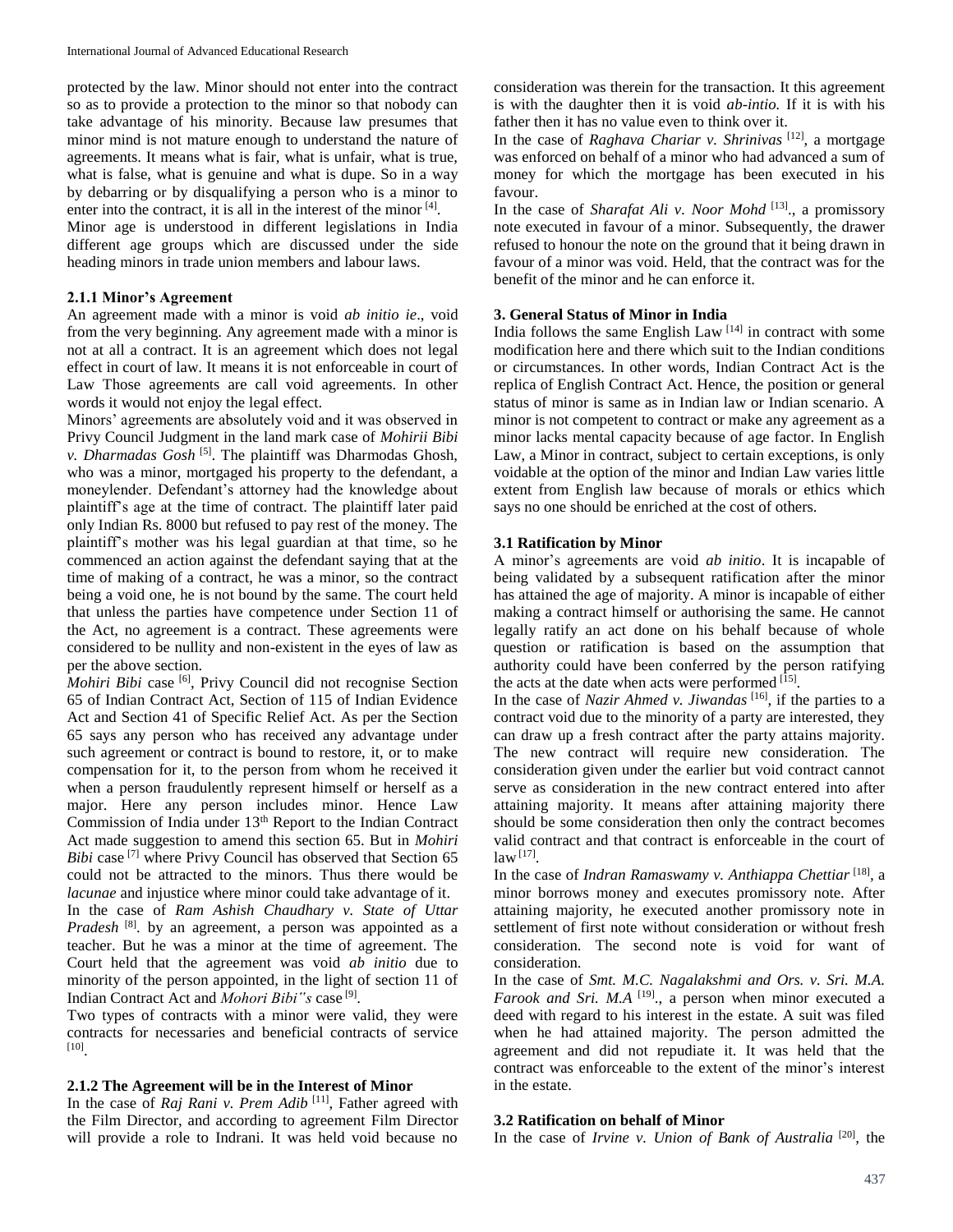Privy Council stated "ratification in law is treated as equivalent to a previous authority, and it follows that, as a general rule, a person or body of persons, not competent to authorize an act, cannot give it validity by ratifying it."

In the case of *Bhavani Shankar Joshi v. Gordhandas*  Jamnadas<sup>[21]</sup>, the second appellant was at that time a minor, but this fact was at first overlooked. On 26<sup>th</sup> January 1935, application was made to the High Court under the rule above cited by one Gordhandas Jamnadas, who claimed to have taken an assignment dated 8<sup>th</sup> November 1933, of the decree and asked for sale of certain immovable of the judgmentdebtors situate within the High Court's original jurisdiction and for an attachment of a decree which they had obtained in a Court at West Tanjore. In this case it is observed if the act is ratified then it is valid contract and it is not ratified it is void contract [22] .

In the case of *Jai Narain Lal Tandon and Ors. v. Lala Bechoo*  Lal and  $Anr^{[23]}$ , where acts are done by one person on behalf of another, but without his knowledge or authority, he may elect to ratify or disown such acts. If he ratifies them, the same effects will follow as if they had been performed by his authority [24] *.*

# **3.3 Doctrine of Estoppels against a Minor**

There is no estoppel against the minor. It means when a minor fraudulently enters into a contract, representing that he is a major, but in reality he is not, then later on he/she can plead his/her minority as a defence and cannot be stopped /prevented from doing so [25].

In case of *Nawab Sadiq Ali Khan v. Jai Kishori* [26] , it was held by Privy Council that if a minor makes a contract by fraudulently expressing his age more than actual then he cannot be stopped as per the rules of estoppels that he was minor at the time of contract.

In the case of *Vaikuntarama Pillai v. Authimoolam Chettiar* [27], there is a clear statutory provisions that a minor being incompetent to contract is incapable of incurring any liability for any debt, the law of estoppels cannot over rule this provision to make him liable was observed by Madras High Court. In the other words money was obtained by a minor misrepresenting his age, that amounted to a fraud and he might be made to refund it, but, in the absence of fraud, refund could not be ordered [28].

In the case of *Khan Gul v. Lakha Singh* [29] *,* the law of estoppel does not apply against a minor was observed by Lahore High Court. In the case of *Gadigeppa v. Balangowoda*<sup>[30]</sup>, followed *Vaikuntarama Pilli* case decision of the Madras High Court.

In *Lakhwinder Singh v. Paramji Kaur* [31] *,* the respondent a daughter of Mr. Avtar Singh, who was deceased, inherited a part of his land property. While minor, she executed Power of Attorney in favour of her month Smt. Rattan Kaur, who executed a sale deed of land belonging to her daughter in favour of defendant/appellant. Finding that respondent was a minor at the time of execution of Power of attorney of her mother obtained specific permission from the District Court, sale of land share by the mother was held void.

In case of *Kartar Singh v. Harbans Singh* [32] , held that the transferee must make all reasonable and diligent enquiries regarding the capacity of the transferor and the necessity to alienate the estate of the minor.

# **3.4 Doctrine of Restitution**

In the case of *Leslie v. Sheill* [33], it was held by the Court of Appeal that the money could not be recovered. If there were allowed that would amount to enforcing the agreement to repay loan, which is void under Infants Relief Act, 1874. As regards to the point of restoring back the property is concerned, Lord Summer referred and made observation in the case of *Stocks v. Wilson* [34] .

In the case of *Walidad Khan v. Janak Singh* [35] *,* where a minor has given consideration under a contract, but the consideration given to him as failed, he may have restitution. Thus, where a minor bought a Zamindar property on payment of money, but he was ousted on a suit by a third party, it was held 'that the minor was at any rate entitled to recover from the vendor the sum which had had paid as purchase money.' Restitution arises where repayment begins<sup>[36]</sup>.

England restitution is restoring back the property by a fraudulent minor is permitted, if the property can be trace. Now, it is a question which arises how far a minor can be required to restore back the benefit wrongly obtained by him or her under a void agreement where a minor is asked to pay compensation to the other party is dealt under the side heading Compensation by a Minor in India.

In the case of *Ajudhia Prasad v. Chandan Lal* [37] , it is observed, "Not a single case has been quoted in which restitution was ordered where a suit was brought against the minor." *An Obiter dictum was* done/ in the case of *Mohiri Bibi* case under Section 65 of Indian Contract Act.

Now, the court will not compel any restitution by a minor even when he is a plaintiff, where the other party was aware of the infancy so that he was not deceived was observed in the case of *Bhim Mandal v. Mangaram Corain*<sup>[38]</sup>.

# **3.5 Doctrine of Mutuality**

Mutuality of contract means the reciprocal understanding or agreement between parties. This is an essential element in the creation of a legally enforceable contract. Mutuality is the important part of a contract. Mutuality states that both parties should and must be bound or both parities neither should be. However, Doctrine of Mutuality will not be applicable in unilateral contracts where there is only one party who is bound. It shall also be inapplicable where both parties make promises but only one is bound, as in a fraud. A lack of mutuality means a lack of common understanding or meeting of the minds or identify of mind.

The leading case in contract for purchase was observed in the case of *Mir Sarwaran v. Fakhruddin Mohammed Chowdhuri* [39], the contract was beneficial to the a minor where the guardian of a minor entered into a contract for the purchase of certain immovable property on behalf of a minor. Lord McNaughton, of the Judicial Committee, introducing in India the English doctrine of mutuality said thus:

"… It is not within the competence of a manager of a minor's estate or within the competence of a guardian of a minor to bind the minor or his estate by a contract for the purchase of immovable property, and they are further of the opinion that as the minor in the present case was not bound by the contract, there was no mutuality. Consequently, it is not open to the minor or attaining majority to enforce specific performance of the contract  $[40]$ ."

It may be noted that the principle may not change where the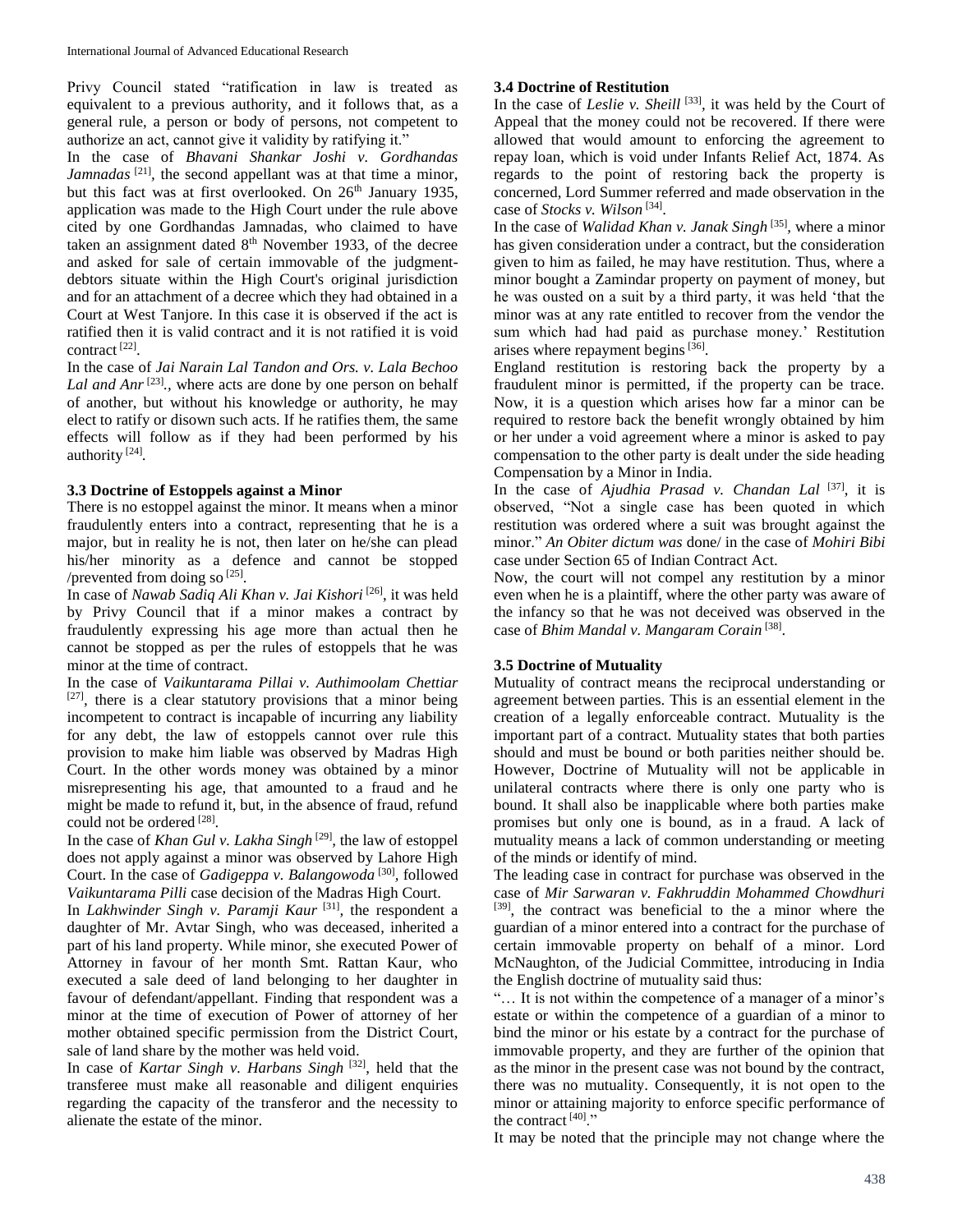minor is a Hindu boy or Muslim boy with separate property [41] . The Courts in India have uniformly followed this decision in cases which arose in subsequent cases [42].

In the case of *Gopal Krishna Govind v. Tukaram Narayan* [43] , where it has been held that a father has no authority to enter into the contract for sale of immovable property on behalf of the minor and if the father has no authority to enter into that contract, then on the principle of mutuality the contract would be binding even upon the other parties.

In the case of *Satya Bhushan Bandhopadhyaya v. Krishna Kali Bandhopadhyaya* [44] , observed by the Calcutta High Court that the test of mutuality is considered as the basis of contribution. In this decision when we look at the term of ", mutuality", it can be submitted that all the defendants in a single suit must be mutually liable to each other to make contribution.

### **3.6 Rescission of Contract**

In the case of *Vijayakumar Tuakaram v. Gokulchand Surajmal*  Gajbi<sup>[45]</sup>, the natural father had capacity to enter into the agreement on behalf of his minor son, the plaintiff. By the agreement, the plaintiff stood to gain valuable property for a consideration of certain rupees. In view of these facts, there was clear mutuality and it was not open to the plaintiff to say that the contract was hit by the alleged want of mutuality. The plaintiff had no justification or ground for seeking a rescission of the contract [46].

In respect of a voidable contract a minor may, after attaining majority: i) rescind the contract, or ii) affirm the same or iii) be liable to restore the benefit received under the transaction if it is set aside. A minor may rescinds the contract either expressly; or impliedly.

# **3.7 Doctrine of Equity**

The reimbursement is founded on law (i.e., statutory provision incorporated under section 69 of Indian Contract Act while the contribution is normally based on a doctrine of equity to promote the concept of burden and obligations and it does not depend upon contract.

#### **4. Compensation by a Minor in India**

In England restitution, that is, the restoring back the property by a fraudulent minor is permitted, if the property can be traced. In India, the question is how far a minor can be asked to restore back the benefit wrongly obtained by him or her under a void agreement? Another question is whether a minor be asked to pay compensation to the other party  $[47]$ ?

Question of compensation is under the two kinds, i) whether a minor can be asked to pay compensation under Sections: 64 & 65, Indian Contract Act for the benefit obtained by him under a void agreement? And ii) whether a minor can be asked to pay compensation in view of the provisions contained in Sections 39 and 41 of Specific Relief Act, 1877?<sup>[48]</sup> This aspect is covered under the side heading Minor liability under Indian Contract Act which is stated below.

# **4.1 Liability of Minor under Indian Contract Act**

In *Jamna Bai's case* [49] *,* this decision gives effect to the principle laid down in Section 42 onwards of the Indian Contract Act, 1872. These sections vary the rules of English Common Law as to the devolution of the benefit of and

liability in respect of joint contracts and appear to make all joint contracts joint and several. Section 43 allows a promisee to sue such one or more or several joint promisors as he chooses and naturally, therefore, the minority of one of the joint promisors would not affect the liability of the others.

Privy Council in the land mark *Mohiri Bibi case* [50] , it was held that mortgage made by a minor was void and the mortgagors who has advanced money to the minor on the security of the mortgage was not entitled to repayment of the money under Sections 64 and 65 of Indian Contract Act.

Under section 68 of the Contract Act-1872, minor is also liable for necessaries. In the case of *Chapple v Cooper* [51] , a young widow was sued successfully for the funeral expenses for her late husband, as these services were regarded as necessaries. Point of law is that if a person orders a service that is required and suitable for their condition in life at the time of sale and deliver, they liable  $[52]$ . Section 68 is applies only on voidable agreements, Section 56 is applies on the agreement which were valid at the time of formation but due to some circumstances (as under sec.56) it becomes void. Section cannot be invoked against a minor in the case of *Bankay Behari Prasad v. Mahendra Prasad* [53] *.*

The minor is excluded from the operation of section 70 for the reason that his case has been specifically provided for by section 68. In this case it is stated in its interpretation is neither logical nor in consonance with the provision with the provision contained in section 70. This section says or deals with every "person" it would include a minor, and moreover, there is nothing in the ICA, which prevents the case of a minor being covered both under section 68 & section 70 of the ICA [54] .

Under section 183 of the Indian Contract Act, a minor is not entitled to employ an agent. The contract, therefore, though it is made for and on behalf of the minor by a person who purported to act as his agent, is not the contract of the minor was observed in the case of *Raj Rani v. Prem Adib* [55].

A voidable transaction is susceptible of ratification by the late minor after attaining majority. In this connection as per the sections, 196, 197 and 198 Indian Contract Act *in fra* was found the in case of case of *Bank of Montreal v. Dominion Gresham Guarantee and Casualty Co* [56] *.*

#### **4.2 Liability of Minor under Specific Relief Act, 1963**

In the case of *Mir Sarwarjan v. Fakhruddin Mahommed* [57] , the Sale of Good Act. 1893 have brought the English Law much nearer to the law in India for most practical purposes than it might seem at first sight.

Section 39(3) Specific Relief Act 1877 says If the court thinks he may pass an order of restitution in any case, now a question arises whether he person did not know about the age of minor. If minor is also not know his age. In this stage plaintiff does not get compensation. If respondent misrepresent his age on this point there are different view of court.

In the case of *Khan Gul v. Lakha Singh* [58] , the court ordered a minor to refund Rs.17500/- which he had taken in advance for the sale of land. When he refused to complete the contract, the court was of the opinion that still the Specific Relief Act should apply whether the minor was the plaintiff or the defendant. The doctrine of restitution should apply whether the minor had taken the goods or money.

In the case of *Ajudhiya Parsad v. Chandan Lal* [59] , Allahabad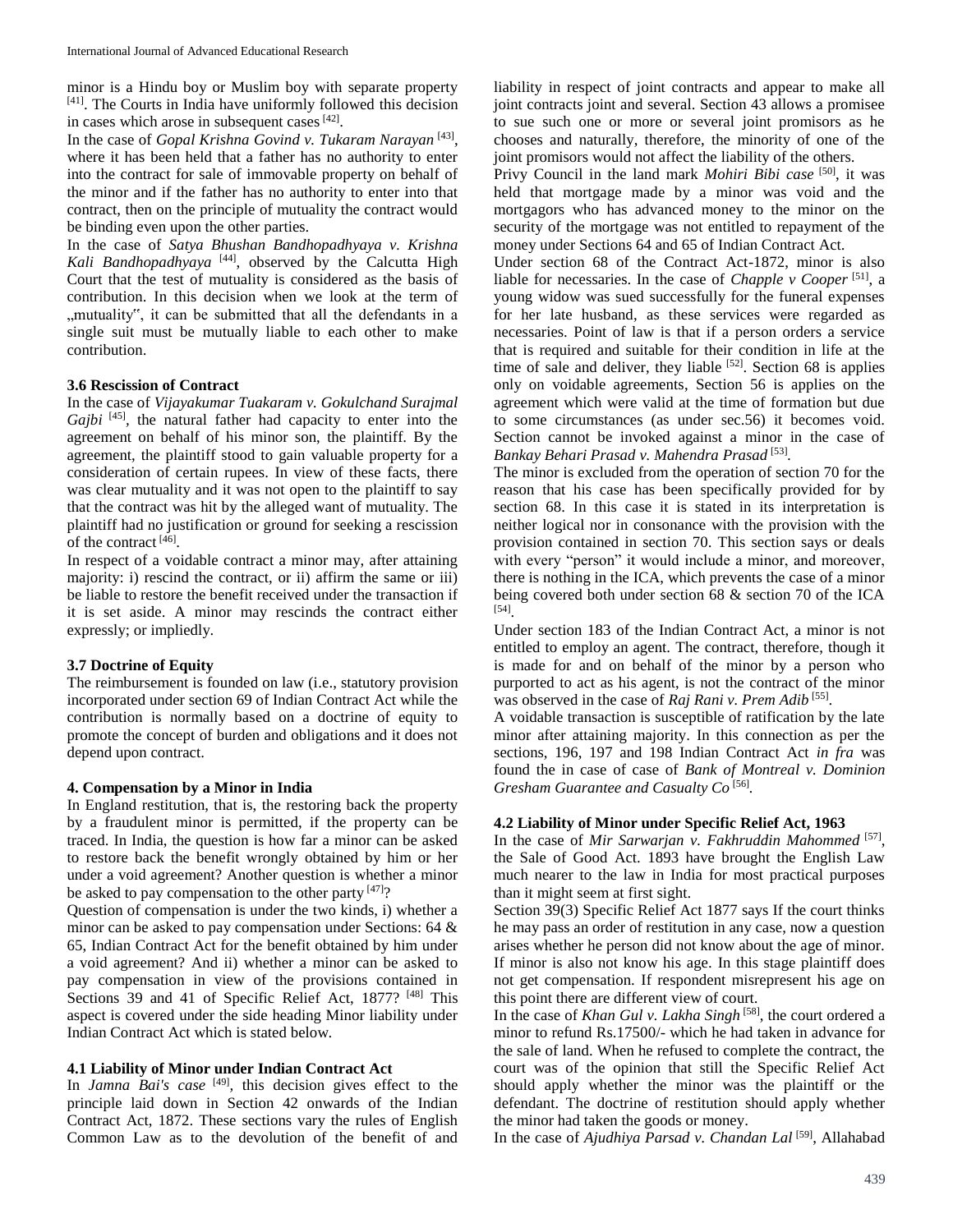High Court refused to following, extended view of restitution and held that a minor who had taken money by mortgaging his home was not bound to restore the money. Now section  $33(2)(b)$  added according to this section, when a plaintiff wants to dissolve the agreement and says that at the time of agreement he is minor than he can get back all his profits.

In the case of *Jagar Nath Singh v. Lalta Prasad* [60] *,* Allahabad observed "Where persons who are in fact underage induce others to purchase property from them, they are liable in equity to make restitution to the purchasers for the benefit they have obtained before they can recover possession of the property sold."

In the case of *Hari Charan Kuar and Ors. v. Kaula Rai and Ors* [61] *.,* Patna High Court opinion that it is not in the interest of the minor members of the family of defendants Nos. 1-5 that specific performance should be decreed at all. The District Judge has found, and his finding appears to be correct, that the sale to defendants Nos. 14 and 15 is more beneficial to the minor members of the vendors' family than the sale to the plaintiffs would be. Therefore, dismiss this appeal with costs.

The Law Commission of India preferred the view  $[62]$ , where the controversy has now been kept aside by the new Specific Relief Act, 1963. The principle of restitution is contained in section 33 of the new Act.

### **4.3 Liability of Minor under Law of Evidence Act, 1872**

According to rules contained in section115 of Indian Evidence Act 1872, if you make a statement today, which misleads another person, you are not allowed to deny the statement tomarrow when the question of your liability arises. A question whether a minor who has made a false representation about his age is stopped from pleading his minority was raised, but it was not decided in this case of *Mohiri Bibi* [63] *.* Privy Council held that where the party knows about the age of minor this principle could not apply. The question arises that whether minor can be stopped by false representation as to his age is now settled by this case.

In the case of *Nawab Sadiq Ali Khan v. Bibi Jai Kishori* [64] *,* it was held by Privy Council that if a minor makes a contract by fraudulently expressing his age more than actual then he cannot be stopped as per the rules of estoppels that he was minor at the time of contract.

### **4.4 Liability of Minor under the Provincial Insolvency Act, 1920**

A minor cannot be declared as an insolvent because all agreements with a minor are absolutely void *ab initio.* Moreover, the minor is not personally liable for any debt incurred during the period of his/her minority.

# **4.5 Liability of Minor under the Indian Limitation Act, 1963**

In the case of *M.C. Nagalakshmi v. M.A. Farook* [65] *,* the Court held that if the minor does not avoid the transaction made by his guardian within three years after becoming major, or he accepts it, the agreement can be enforced. While holding such view the Court relied on provisions of Art. 60 of The Indian Limitation Act, 1963, which provides for observance of three years time by a minor after attaining majority to avoid the contract made by his guardian to sell his immovable property in violation of sections 8 (1) and 8 (2) of the Hindu Minority and Guardianship Act, 1956.

#### **5. Liability of Minor's for Necessaries in India**

A minor is liable to pay for necessities supplied to him or her as per section 68 of the Indian Contract Act, 1872, a minor is also liable for necessaries.

In the case of *Chapple v. Cooper* [66] *, t*he court held that necessaries are not only food, shelter, clothes but also education or religious and any such things which are necessary for life, comes under the definition of necessaries.

The following two conditions are necessary for liable; i). The supply must not be more than sufficient; ii) the supply must be according to the standard of minor.

In the case of *Petress v. Fleming* [67] , the supply of a watch to a minor whose study was considered as the necessity because to have a watch for graduate person is his necessity.

# **5.1 What are Necessaries**<sup>[68]</sup>

Necessaries include items and services that are necessary or indispensable to the minor's health and safety, such as food, lodging, shelter and clothing  $[69]$ . In some instances, automobiles are considered necessaries. The minor's and his or her parents' economic status can be considered in determining whether an item is considered a necessary. Some courts will enforce the contract as originally written while others may require the minor to pay the fair market value for the goods or services provided. The following two conditions are necessary or indispensable for liable of minor: the first, the supply must not be more than sufficient and the second is, the supply must be according to the standard of minor.

In India the claim for necessaries supplied to minor is dealt in the chapter-V of Indian Contract Act with the caption/title "Certain Relations Resembling those created by Contract." This chapter provide for obligations in the nature of quasicontract  $[70]$ . With the chapter a minor is incapable of giving sent has been expressly recognised by the Supreme Court of India in the case of *Padma Vithoba Chakkayya v. Mohamed Multani* [71] *.*

The liability in England is that it is contractual in nature. A minor is not absolutely incapable of capacity. A contract for necessaries is just one of those categories of contracts which a minor is permitted to make which was observed in the case of *Nash v. Inman* [72] *.* 

In the case of *Meenakshisundaram v. Rang Ayyangar* [73] , it was observed by the Court that money advanced for necessary purpose can be treated as money advanced for necessaries within the meaning of section 68 of the Indian Contract Act, 1872.

## **5.2 Minor liability in Partnership Indian Partnership Act, 1932**

A minor, being incapable to make an agreement or contract, cannot be a partner in the firm. However, he may be admitted only to the benefits of the firm with the consent of all other partners <sup>[74]</sup>. A person can become a partner only by an act of consent: k) on the part of himself; ii) on the part of all the other partners. A minor is incapable of giving consent so he or she cannot become a partner but with the consent of all others he or she can only be admitted to the benefits of the partnership. Since the minor who has been admitted to the benefits of the partnership does not mean he is a partner, he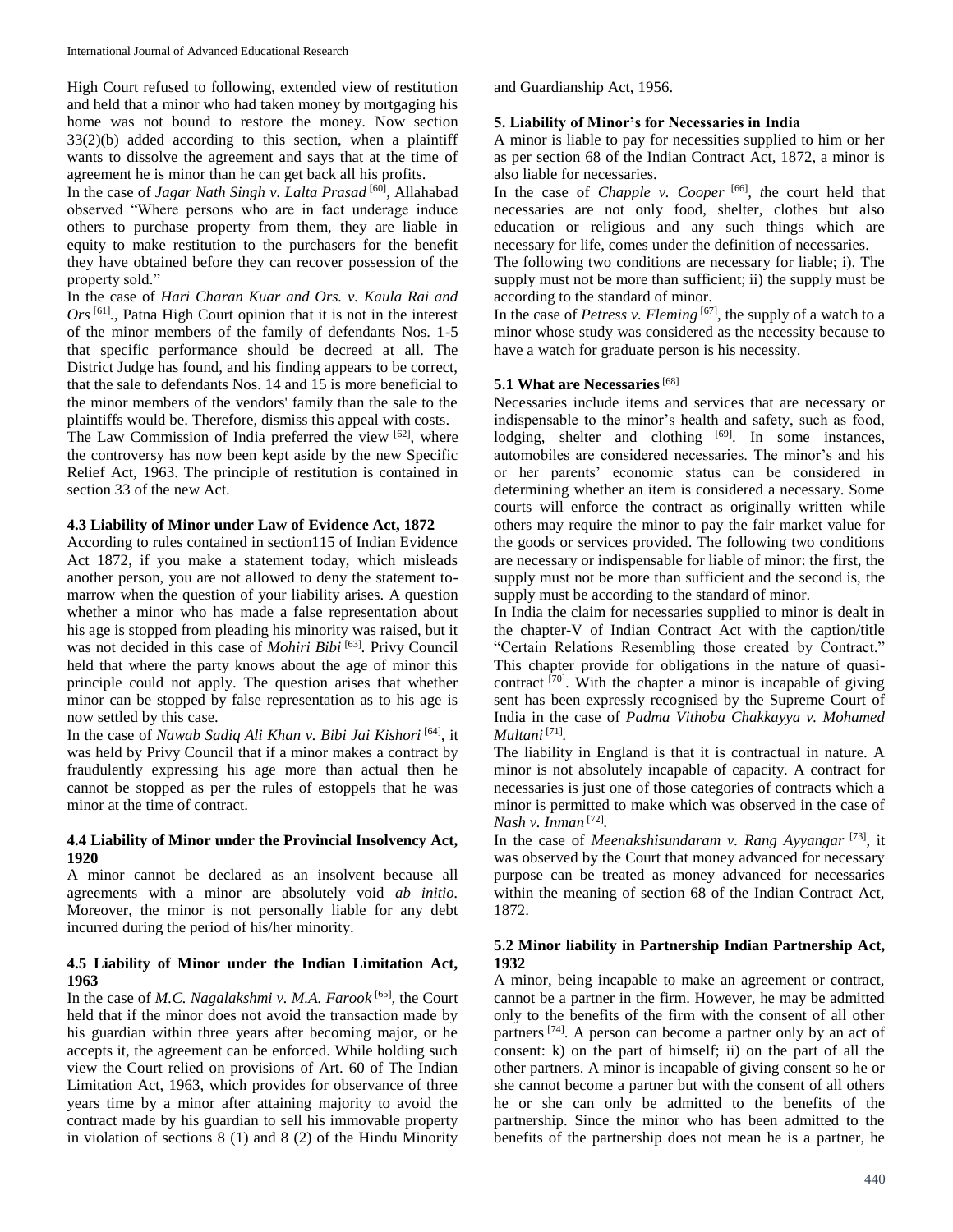cannot determine or dissolve the partnership by himself by issuing a written notice [75].

**5.3 Minor liability under Negotiable Instruments Act, 1881** Section 13(1) of the Negotiable Instruments Act, 1881 spells the term 'negotiable instrument' means and includes a promissory note, a bill of exchange and a cheque. The minor is competent to draw, negotiate or endorse the negotiable instruments. It is to be noted that the minor will not incur any personal liability under such instruments. But, the negotiable instruments executed in favour of the minor can be enforced by him.

## **5.4 Minor Liability in a Contract of Agency**

A minor can be appointed as an agent. But a minor will not be personally liable for his/her acts as an agent [76]. It may, however, be noted that the principal will be liable to the third persons for the acts of the minor agent which he/she does in the ordinary course of dealings.

# **5.5 Minor under Insolvency Act**

A minor in India cannot be declared insolvent or bankrupt nor can his properties to be attached.

### **5.6 Minor under various Labour Laws**

Under the Factories Act, 1940; the Miner Act, 1952 and Plantation Acts, 1951, a minor of 14 years to 18 years can be employed at Factory, Mines and plantation as a Worker.

### **5.7 Minor as a Trade Union Member**

A minor over the age of 15 years and below the age 18 years can be member of registered Trade Union and can enjoy all rights and privileges unable to such member

### **5.8 Minor's Liability in a Breach of Agreement and a Tort**

One cannot make a minor liable for breach of a contract by challenging the form of action to one *ex delicto*. In *Johnson v.* Pye<sup>[77]</sup>, a minor made a wrong statement that he was of the age of majority and obtained a loan of 300 pounds. It was held that the minor cannot be forced to repay the loan by bringing an action for deceit against him.

In the case of *Jennings v. Rundall* [78] *,* a minor, who hired a mare for riding, injured her by over-riding. It was held that he could not be made liable for the tort of negligence because that would mean making him liable for the breach of contract of bailment. Similarly, if a minor purchases goods on credit, he cannot be sued to recover the value of the goods by permitting an action for the tort of conversion. It means if there is a contract with a minor and it cannot be turned into tort for minor liability.

An action under the law of tort implies an indirect enforcement of the contract the action for the same is not permitted, yet if the nature of the act is such that the tort committed by the minor is totally independent of the breach of obligation under the contract, the action for the same can lie. This may be observed in the case of *Burnard v. Haggis* [79] , there a minor hired a mare. It was expressly agreed that the mare will be used only for riding and not "for jumping and larking." The mare was made to jump over a fence; she was impaled on it and died. It was held that the minor was liable for negligently killing the mare as his act was totally

independent of the contract made by him.

In the case of *Ballett v. Mingay* [80] , there a minor hired a microphone and an ampliphier. Instead of returning the same to the owner the minor gave it on to his friend. It was held that the minor's act of giving it on was altogether outside the purview of bailment and, therefore, the minor could be made liable for *detinue*.

The above decided cases clearly shows that a minor is not liable under contract but liable under tort where the negligence element reflected in the act even though it is a contract with a minor which automatically turned to be tort because of negligent or negligence element.

# **6. Beneficial Contract to Minor in India**

A new concept of beneficial has come into existence now. It has been held in various cases. A minor is bound for the beneficial contract. The beneficial contracts are those contracts which are for the benefit of minor. The first case was *Sri Kakulam Subrahmanyam v. Kurra Subba Rao* [81] . In this case transfer of inherited property of a minor affected by his guardian to pay off an inherited debt was binding on him for his benefit.

In the case of *Sharafat Ali v. Noor Mohd* [82], a promissory note executed in favour of a minor. Subsequently, the drawer refused to honour the note on the ground that it being drawn in favour of a minor was void. Held, that the contract was for the benefit of the minor and he can enforce it [83].

In the case of Vaikuntam v. Authimoolam<sup>[84]</sup>, it was held "where a minor sues to set aside a transaction he may be directed to return the benefit received by him under the contract."

# **6.1 Contract of Service**

The contracts involving service by minors may be of considerable value in cases like the one before me where the minor is allotted the role of a Cinema Star or is employed as an artist for the production of a film of considerable value and it is valid contract with a minor. So minor can bring action against the other party who made a contract with a minor as those contracts are benefit to the minor [85] . Contract of service is nothing but contract of apprentice which will be beneficial to a minor only.

# **6.2 Contract of Apprenticeship**

A minor receives training or instruction that will profit him later in life for his livelihood or survival. According to The Indian Apprentices Act, 1850 provides for such contracts (a species of contracts) deemed to be for the benefit of minors and are binding on them. These contracts are in the nature of contracts of service. It is essential that the contract of apprenticeship it is essential that it is made by a guardian on behalf of the minor for it to be valid as per the Act.

The preamble of the said Act provides: "For better enabling children, and especially orphans and poor children brought up by public charity, to learn trades, crafts and employments, by which, when they come to full age, they may gain a livelihood."

In the case of *Robert v. Gray*  $[86]$ , the defendant was a minor who agreed to join a well-known professional billiards player in a world tour together and compete against each other. The plaintiff used his resources like money and time to make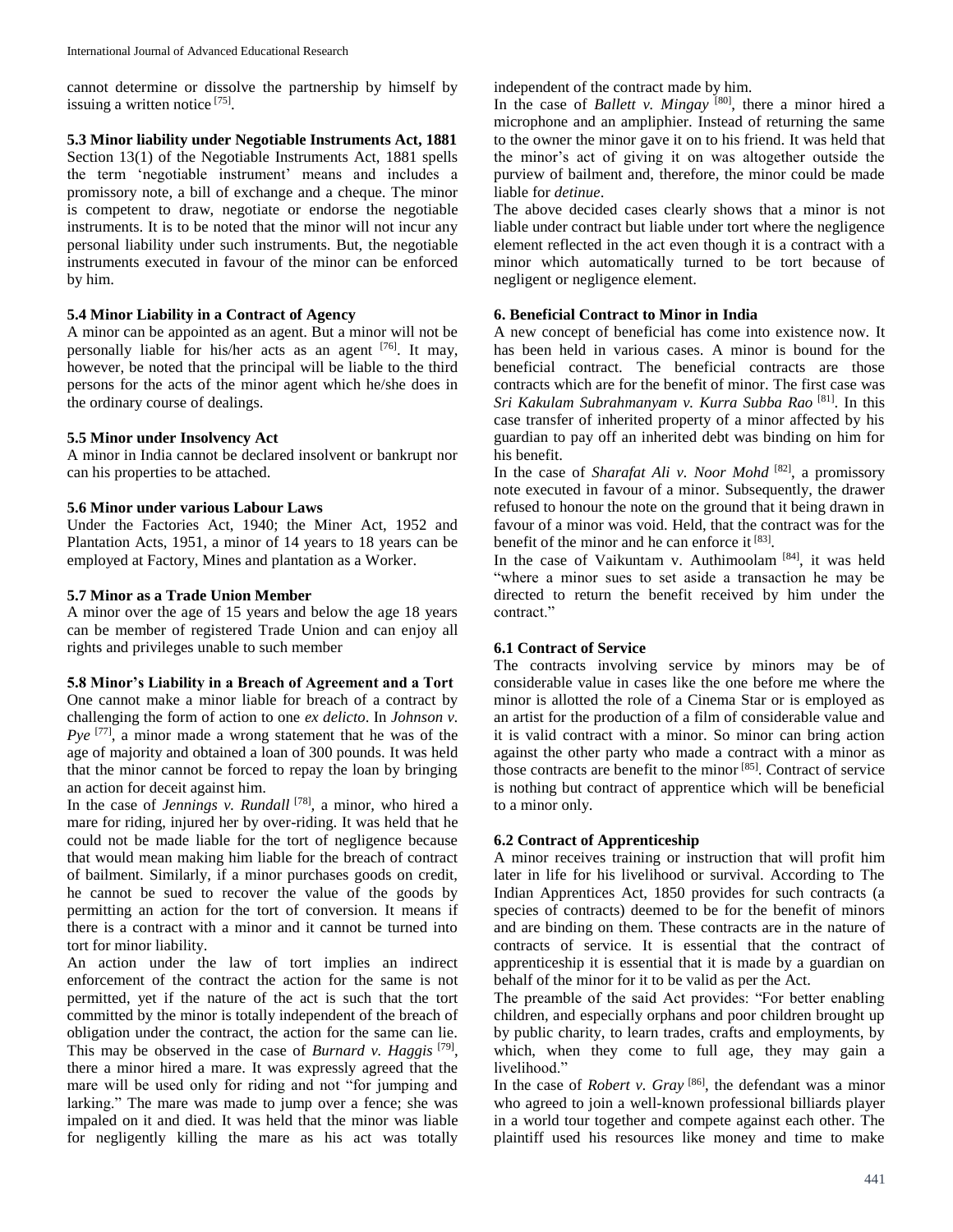arrangements for the matches but the defendant repudiated the contract. It was held that the contract was one of necessaries for it was for the minor's "good teaching or instruction whereby he may profit afterwards". The plaintiff succeeded in recovering damages for the breach of contract. The Court of Appeal regarded it as a quasi-educational contract and accordingly, within the scope of a contract for necessaries.

In the case of *Raj Rani v. Prem Adib* [87] , according to the judgment of Desai J, who observed "For better enabling children, and specially orphans and poor children brought up by public charity, to learn trades, crafts and employments, by which, when they come to full age, they may gain a livelihood."

In the case of *De Francesco v. Barnum* [88] , apprentice dancers had to sign a very restrictive contract under which the girls were bound for seven years, were required not to marry, and had no guarantee that they would be provided with work during the contract was held invalid.

The most important part of the contract was the instruction that would be received by the defendant from playing constantly with the plaintiff under the condition of a worldwide tour; a thing which distinguished billiards play apparently contemplates as part of his career was observed in the case of *Clements v. London & North Western Rail Co* [89] *.*

# **6.3 Contract of Insurance**

In the case of *Great American Insurance Co. Ltd. v. Mandanlal Sonulal*<sup>[90]</sup>, the defence of an insurance company that the person on whose behalf the goods were insured was a minor was rejected especially since they had knowledge of the plaintiff's minority. The minor was allowed to recover the insurance money<sup>[91]</sup>.

A guardian enters into a contract of insurance, the minor can sue on such contract was observed in the case of *Vijaya Kumar Motilal v. New Zealand Insurance Co* [92] *.*

# **6.4 Minor as a Director**

According to the Companies Act of 2013 says that any person, irrespective of age, can be appointed as a director and hold shares in the company. A minor can only be a shareholder through his or her guardian. Furthermore, a minor cannot actively buy shares in a company. They must either be gifted to him/her or transferred. The guardian safeguards the interests of the minor and must manage the shares. In the same way, a minor may also become a director, if a guardian is appointed as director for the same duration [93].

# **6.5 A Minor as a Shareholder**

Minors have the right to vote in the general body meeting and the voting rights will depend upon the proportion of shares the minor holds within the company. It is essential to note that the minor does not hold any liability to the company and will not need to pay up in case the company is dissolved. They, however, will receive their dues if the company goes into liquidation. Thus, a minor can enjoy all the benefits of the company, without being liable for any issues the company might encounter [94].

In the case of *Padinhare Veetil Madhavi v. Pachikaran Veetil*  Bala Krishnana<sup>[95]</sup>, held "Transfer of a share belonging to a minor by his mother, who is a natural guardian is voidable at the option of the minor within three years of attaining the age of majority."

# **6.6 Contract to Purchase the Immoveable Property**

In the case of *Thakur Das v. Mt Putli* [96] *,* a minor is also capable of purchasing immovable property and it was held that "he may sue to recover the possession of the property purchased upon tender of the purchase money." In the case of *Munni Koer v. Madan Gopal* [97] , was held that a minor can sue for the possession of property sold or conveyed to him.

In the case of *Ulfat Rai v. Gauri Shanker* [98] *,* transfer already executed in the favour of the minor may also be held valid. The court observed that "there was nothing in the Transfer of Property Act which makes a minor incapable of being a transferee of immovable property. He cannot transfer immovable property, it is true, but that is a different thing from recovering as transferee."

In the case of *Jaykant Harkishandas Shah v. Durgashanker Valji Pandya* [99] , Mr. Chinoy that a *de facto* guardian cannot impose liability by executing a lease deed on behalf of the minor and if such lease deed is executed the same would be null and void and that the *de facto* guardian has no right to start a new business on behalf of the minor and the minor is not bound if any liability is incurred for any such business. Thus a lease to a minor has been held void.

In the case of *Ali Mohammad v. Ramniwas* [100], a mother and her minor son executed a mortgage deed. Later, the son, as plaintiff, wanted to redeem the mortgage. It was held that a de facto guardian has no power to transfer any right or interest in the property of the minor and that such a transfer is not merely voidable but void. Same was the decision read in the case of *Parshotamdas Narsimbhai v. Bai Dhabu* [101] *.*

# **6.7 Contract of Marriage**

A contract of marriage of a minor is mainly for the benefit of him or her. It is view of the court in various decision which were observed in the following cases [102], therefore become well-established, almost without any controversy, "the while the contract of marriage could be enforced against the other contracting party at the instance of the minor it cannot be enforced against the minor [103]."

The decision of the House of Lords in *Les Affreteurs Reunis*  Societe Anonyme v. Leopold Walford (London) Limited [104], in the case of a contract of marriage entered into by him on behalf and for the benefit of the minor is valid contract.

The Hindu Marriage Act (HMA), 1955 prescribes a minimum 18 years of age for females for marriage. If an agreement is in contravention HMA, the agreement will be invalid. Thus, it is inconsequential that the girl was a minor at the time of the engagement as long as she would have completed 18 years of age on the day of her wedding  $[105]$ . In such cases, the non performance of the other party can make them liable for compensation to the girl for the "mental pain and suffering, lowering her status of esteem in society as well as the expenditure on the engagement ceremony [106]."

In case of Smt. *Sudha v. Mansha Ram* [107], Divorcee was brought about the younger brother of Smt. Sudha who was a minor and her minor husband for the minor. It was held that the divorce, having been brought out minors without the consent of parents or guardians is void.

Christian marriages are governed by Indian Christian Marriage Act. A Christian marriage solemnized under the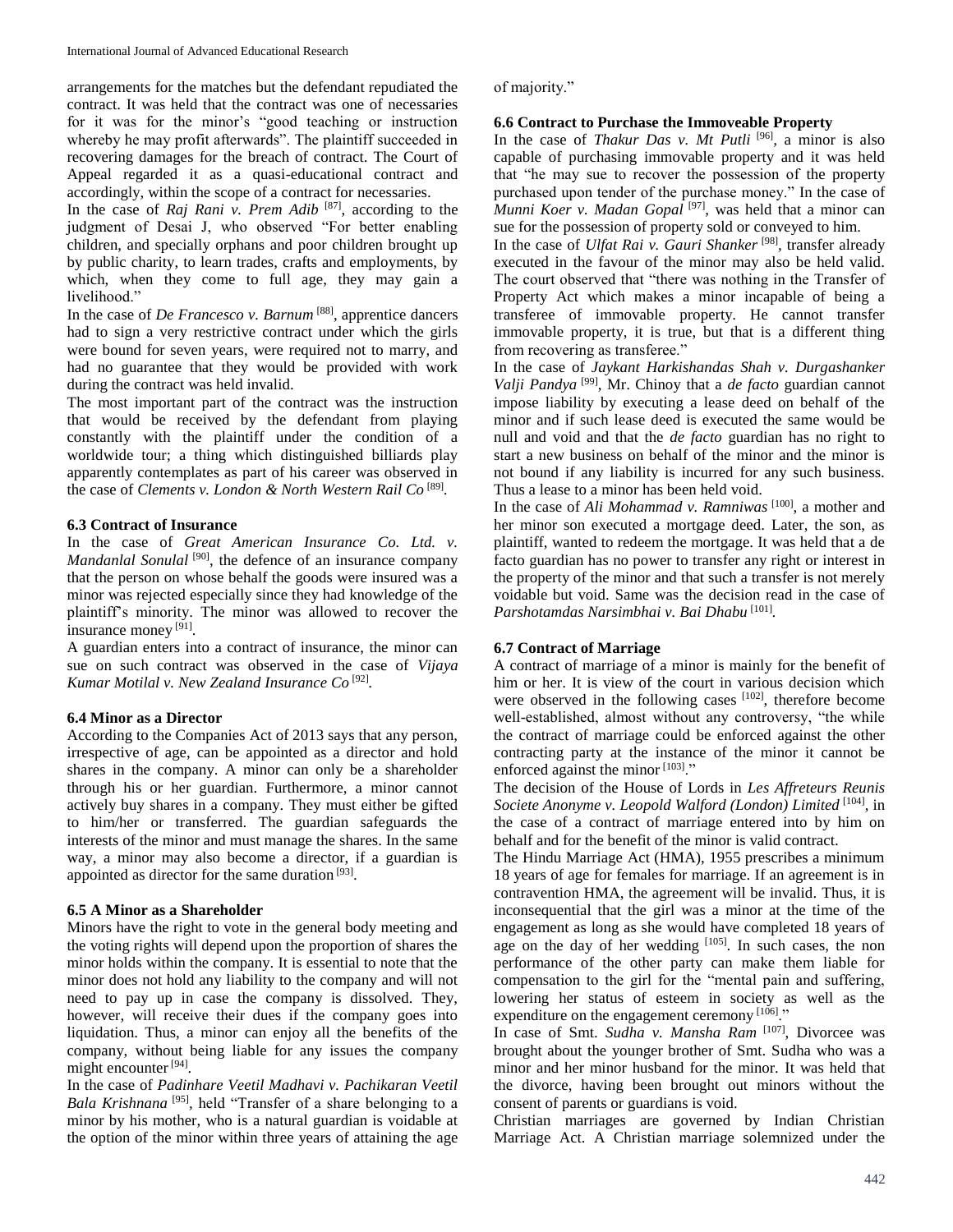Roman Catholic Church rules and rites. It is a sacrament although no doubt it also partakes of the nature of a contract. For all these reasons, the Indian Contact Act can have no application to the marriage Wherever there is an element of a contract in a marriage, the marriage is not necessarily void merely because of party is a minor, as long as the minor is competent to contract a marriage [108].

In the case of *Rahima Bibi v. A.K. Sherfuddin* <sup>[109]</sup>, it was observed by the Court that expenses for a marriage of a Muslim minor girl are recoverable as necessaries, if the payment was not gratuitous.

In the case of *Kumari Shahnoor Md. Tahssen v. State of UP* [110], under the Shariat law, a minor girl can be given in marriage only by her father or her guardian consent. In a particular case, it was medically ascertained that the girl had not yet reached the age of majority. Furthermore, the kazi/qazi who performed the marriage ceremony was aware of the fact of the girl's minority and the consequent lack of capacity. It was held that the marriage was not valid and the father was entitled to her custody. The girl could not be forced to live with her husband in contravention of the mandate of the Quran Sharif<sup>[111]</sup>.

### **7. Conclusion**

It is general assumption that mental faculties of a minors are in nascent state. Minor is not mature enough to understand what is good and what its implications on his/her interest are. In the light of it, law protects a minor, so that any person by making an agreement with him/her cannot take advantage of his/her minority.

Minority in India is a fact but not privilege as in England. Law always protects a minor. A person who has not completed his or her 18 years of age is known as a minor. There is no specific age limits to define a minor age. Different legislations in India explain minor with different age group because of cultural, economic, political structure of India.

There are no estoppels against a minor and no subsequent ratification of a minor's agreement. A minor cannot be bound by contract but he can be a lawful beneficiary. Rule of English Law laid down in *Leslie v. Sheill* [112] is not applicable in India. Under English law, contract of service and apprenticeship are put on the same footing as contracts for necessaries. The doctrine of ratification provisions that a minor, who had earlier reached an agreement, cannot go for another fresh agreement whenever he attains the age of majority and the law forbids to enforce the earlier agreement reached during age of infancy. All contracts made by minor are void and scope of application of the equitable doctrine of restitution is comprehensive. Doctrine of equity is incorporated in quasicontracts to do justice that nobody (including Minor) should be enriched himself or herself at the cost of others.

There is no definition of what constitutes necessaries in the Indian Contract Act. There is no specific section clearly mentioned or defined the necessaries too. Judicial pronouncements provide more comprehensive explanation of minor and comprehensive meaning of necessaries. What are necessaries may depend upon the status of a minor, and also his requirement at the time of actual delivery of the goods. A minor's estate/property is liable to a person who supplies necessaries to the minor.

It is observed in above cases that contracts of employment are

valid as long as they are beneficial to and for the minor. No specific performance of a minor's agreement. No insolvency for a minor. Where tort arises out of a contract, minor is not liable, as it would indirectly tantamount to enforcing an invalid contract.

There is no definition of what constitutes necessaries in the Indian Contract Act. Judicial pronouncements provide more comprehensive meaning of necessaries. The *onus* is on the supplier to prove that the goods are reasonably necessary for the minor and that he has not already been in possession of enough supplies of the goods in question. Services are also included in the necessaries provided to a minor.

A minor can be admitted to the benefits of partnership. A Minor can act as an agent. A minor cannot be member of a registered company. A contract for the marriage of a minor is for his or her benefit. However, only the minor can get such a contract enforced. In general contract cannot be enforced against the minor unless it comes under special circumstances. There should be always mutuality or consensus of mind in the contract with a minor. Doctrine of Mutuality has been expressly superseded by the Indian Specific Relief Act, 1963.

Contracts entered into on behalf of a minor, by his guardian or by a manager of his estate. In such a case the same can specifically enforced by or against the minor if the contract is one which it is within the competence of the guardian, to enter into on his behalf so as to bind him by it, and further if it is for the benefit of the minor. If either of these conditions is wanting, the contract cannot be specifically enforced at all [113] .

The plaintiff is interested in payment of such money to a third person which the defendant is legally bound to pay and the plaintiff actually pays it, a quasi contract comes into existence by virtue of section 69 of Indian Contract Act where the defendant is liable quasi contractually to reimburse the plaintiff. Contract of marriage is supposed to be beneficial to minors, and, therefore, a minor is entitled to enforce them. However, the present globalised world makes a child matured even before the actual age of majority.

The entire judicial mechanism helps minor, judges are their councilors  $[114]$ , and law is their guardian. But at the same time, it is ensured that while protecting interest of minor, unnecessary hardships should not be created for the persons who deal with a minor.

Law Commission of India in their different reports suggested some amendments, thus new sections are designed and proposed in doctrine of estoppels, Specific Relief Act and Indian Contract Act.

# **8. Recommendation**

A person who is competent to contract can enter in to contract. Minor can also make contract on different footings which are beneficial and interest to his or her estate. There is no clear age to say minor is person of such age. Different legislations in India explain age of a minor different age limits. Hence there should be uniformity in the age to say so and so person is a minor. The age of majority in Indian Majority Act is being amended to make age of majority as 18 years for every person, irrespective of the fact that in respect of them any guardian has been appointed. The bill has been passed by both the House of Parliament but still it did not receive accent of the President. Age of majority should be made uniform in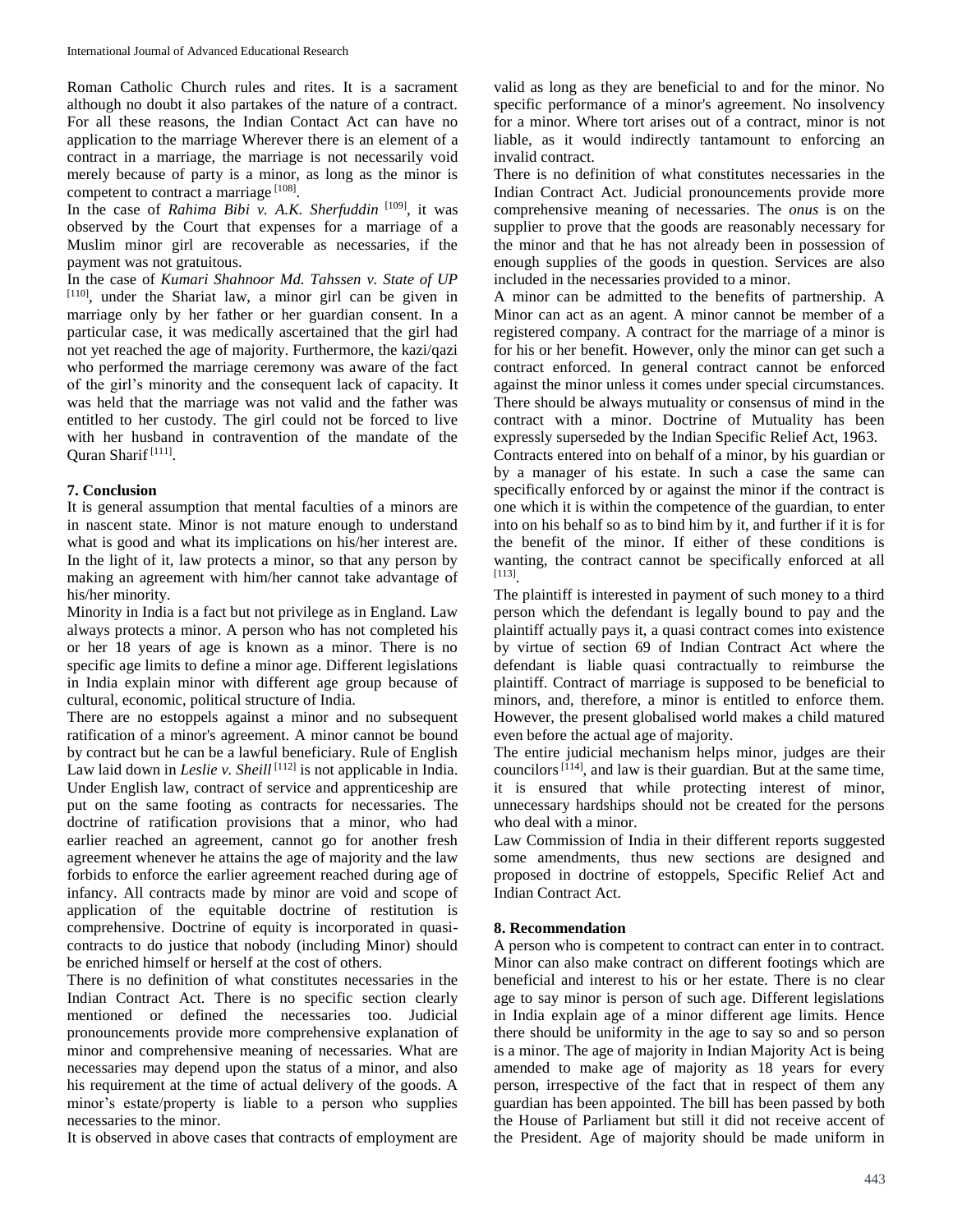India in entire domestic legislations.

Minority is a shield and it should not be used as a sword in case of contract with a minor. There still are many lacunas in section 65 of ICA and Section of 115 Law Evidence Act in the law which the minors may take undue advantage of minority and the majors are the ones who have to bear the brunt, without any fault of them. The judgment in *Leslie* case [115] and *Mohiri Bibi* case should not be applicable where minor knows or misrepresents falsely the minority intention directly or indirectly. Those judgments would be treated only as *obiter dicta.*

It is suggested that majority should not be strictly based on age but it should be based on capability of minor who could know what he or she is doing at the time of making an agreement.

The equity principles which are incorporated in quasi contract that no one would be enriched him/her including minor at the cost of others. Minor wants equity must do equity.

The law commission recommendations should be implemented forthwith. Amendments or new provisions should be incorporated to the existing laws so that minor could not use minority as sword but he or she could use it as a shield only.

# **References**

- 1. Section 11, Indian Contract Act, 1872 and see also Gupta, Devinder & Kumar, P.N., *Sanjiva Row's, Commentary on*  Law Relating to the Contract Act, 1872 and Tenders. 11<sup>th</sup> Ed. Delhi, Delhi Law House, 2011.p.421.
- 2. Avtar Singh, *Contract and Specific Relief*. 10<sup>th</sup> Ed. Allahabad, Eastern Book Company, 2010.
- 3. Amendment suggested by Law Commission.
- 4. Arora, Himanshu. 'Legal Position of Minor and Minor's Agreement.' *International Journal of Management and Commerce Innovations*. Vol. 2, Issue 2, October 2014 - March 2015.pp: 481-486.
- 5. (1903) 30 IA 114 (PC); 30 Cal.539.
- 6. *Ibid.*
- 7. (1903) 30 LA 114 (PC).
- 8. (2003) All. LJ.330.
- 9. (1903) 30 LA 114 (PC).
- 10. Krishnamachari and Surender, *Prof.G.C.V.. Subba Rao's*  Law of Contract-I & II. 11<sup>th</sup> Ed. Hyderabad, Narender Gogia and Company, 2011.
- 11. (1949) 51 Bom. LR 256.
- 12. (1917) 40 Mad.308.
- 13. AIR 1924 Rang. 136.
- 14. It is difficult to differentiate between both the English law and Indian Law in respect of contract by minor's but generally the difference in both the law is –a). Contract by minor under Indian law is void *ab-initio*;b) It is voidable under English Law, such contract can be declared void on the will of minor. If the contract is for the benefit or fulfillment of necessity of minor then it shall be binding.
- 15. *Tukaram v. Madhaorao,* AIR 1948 Nag. 293, at p. 295.
- 16. AIR 1938 Lah. 139.
- 17. See *Surta Singh v. Pritam Singh,* AIR.1983 P. & H. 114. See also *Jagdamba Prasad Lalla v. Anadi Nath Roy*, AIR 1938 Pat. 337; *Hari Satya Banerjee v. Mahadev Banerjee*, AIR 1983 Cal.76.
- 18. (1906) 16 MLJ 422.
- 19. AIR 2007 Kant. 105; 2007 (4) Kar. LJ 293.
- 20. (1877) 3 Cal. 280.
- 21. (1944) 46 Bom. LR 228.
- 22. See Section 196 and 197 of Indian Contract Act.
- 23. AIR 1938 All. 369.
- 24. See also: *Surendra Nath v. Kedar Nath,* AIR 1936 Cal 8;*Subbarayya Chetty v. Nagappa Chetty*, AIR 1927 Mad. 805;*Mohammed Tajuddin v. Gulam Mohammed*, AIR 1960 AP 340; *Sukchand v. Girdhari Das*, AIR 1926 Cal. 1215.
- 25. This side heading also covered under liability under Minor liability under Law of Evidence in detail.
- 26. (1928) 30 Bom. LR 1346.
- 27. ILR (1915) 38 Mad. 1071.
- 28. AIR 1959 AP 100 at p. 101
- 29. AIR 1928 Lahore 609.
- 30. AIR 1931 Bom. 561.
- 31. AIR 2004, P&H 6.
- 32. (1994) 4 SCC 730.
- 33. [1914] 3 KB 607.
- 34. [1913] 2 KB 235, at p.247.
- 35. AIR 1935 All 370.
- 36. *Ranga Rao v. Sait Chowgmal Vardi Chand,* AIR 1934 Mad.560.
- 37. AIR 1937 All 610.
- 38. AIR 1961 Pat. 21. See also: *Shiamlal v. Ram Piarii*, (1910) 32 All 25; *Radhey Shiam v. Biharilal,* (1918) 48 IC 478; *Hari Mohan v. Dulu Miya*, (1934) 61 Cal. 1075. In all these cases the minor had committed no fraud and, therefore, he was allowed to recover the property sold without restoring the consideration obtained by him.
- 39. 16 CWN 74 at p.81.
- 40. Gupta, Devinder and Kumar, P.N, *Sanjivarow's Law Relating to Contract Act, 1872 and Tenders*. 11th Ed. Delhi, Delhi Law House, 2011.p.443.
- 41. *Sonabhasi Kuer v. Ramdeo Singh*, AIR 1951 Pat. 521.
- 42. *Venkatachalam Pillai v. Sethurama Rao,* AIR 56 Mad. 322; *Ramakrishna v. Kasivasi Chaidambara,* AIR 1928, Mad. 407; *Kishanlal v. Lakshmi Chandi*, AIR 1937 All. 456; *Narayana v. Venkatta Subbarao,* 38 MLJ 77; *Sureshchand Pradhan v. Ganesh Chandra De,* ILR (1949) Cut. 744; *Sonabhasi Kuer v. Ramdeo Singh*, AIR 1951 Pat. 521; *Amir Ahmed v. Meer Nizam,* AIR 1952 Hyd. 120; *Gopalakrishan Govind v. Tukaram Narayan*, AIR 1956 Bom. 566.
- 43. AIR 1956 Bom. 566.
- 44. AIR 1915 Cal. 278.
- 45. 68 Bom. LR 891; 1966 Mah. LJ 446.
- 46. Devinder and Kumar, P.N., *Sanjiva Row's Commentary on Law Relating to the Contract Act, 1872 and Tenders*. 11th Ed. Delhi, Delhi Law House, 2011.p.445.
- 47. Bangia, R.K., *Indian Contract Act*. 14<sup>th</sup> Ed. Allahabad, Allahabad Law Agency, 2009.p.90.

48. *Ibid.*

- 49. *Jamna Bai v. Vasanta Rao,* 43 I A 99; AIR 1916 PC 2.
- 50. (1903) 30 IA 114 (PC); 30 Cal.539.
- 51. (1844) 153 ER 105. See also the classical Privy Council judgment in the case of *Mohori Bibee v. Dharmodas Ghose*, (1903) 30 Cal. 539.
- 52. However the *onus* is on the party supplying the